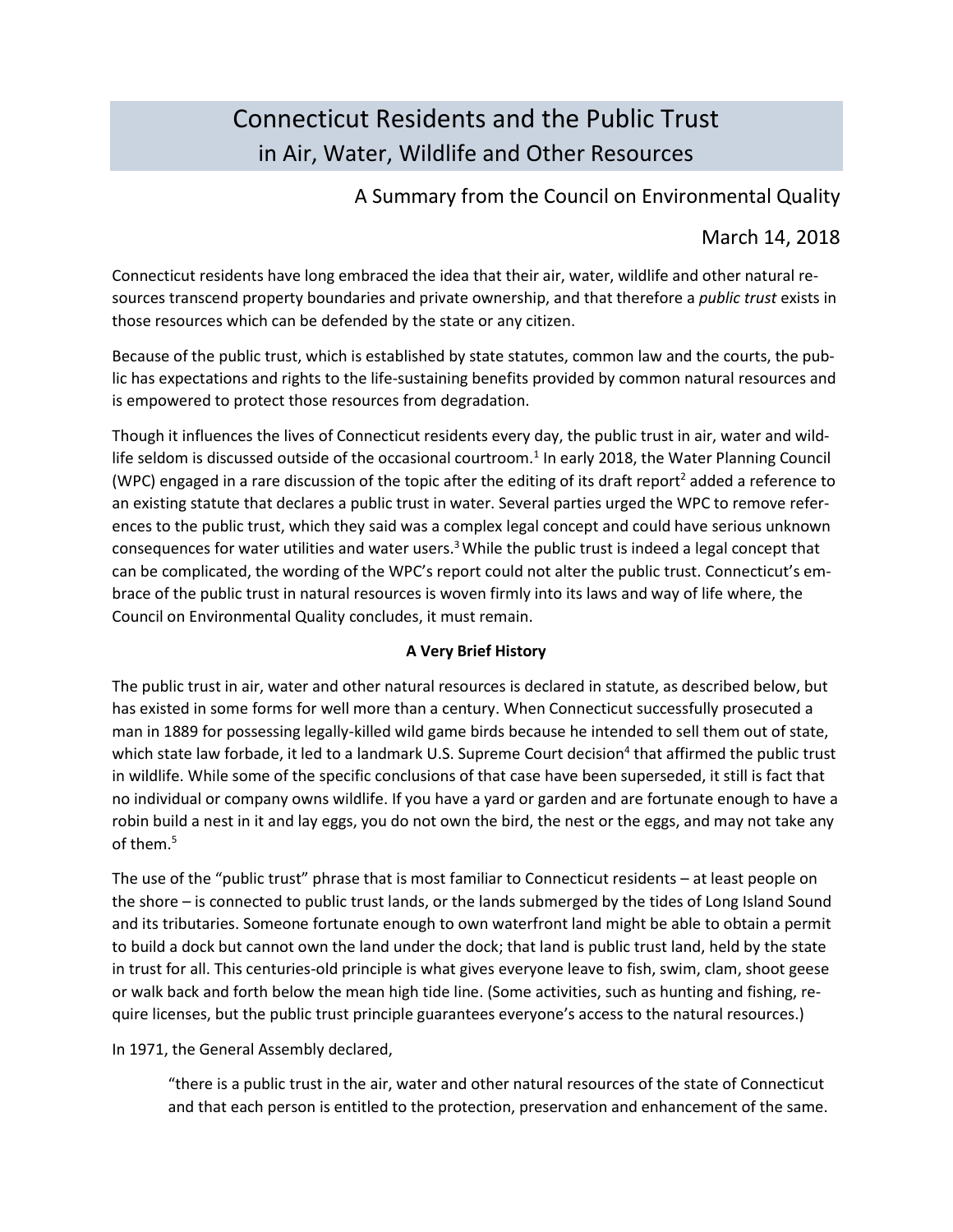It is further found and declared that it is in the public interest to provide all persons with an adequate remedy to protect the air, water and other natural resources from unreasonable pollution, impairment or destruction." 6

Numerous other statutes authorize the Commissioner of Energy and Environmental Protection to consider the injury to the public trust – in all resources or, depending on the statute, in water specifically – when assessing penalties for violating environmental laws.<sup>7</sup> Statutes also authorize the courts to consider the same in assessing a violator's liability.

In the current century, the General Assembly has referred to public trust resources when adopting laws to protect Long Island Sound.<sup>8</sup>

The General Assembly's 1971 declaration of the public trust in natural resources displayed a foresightful understanding of the dynamic nature of such resources. In the intervening 47 years, scientists have advanced dramatically the study of the movement and interaction of air, water, vegetation and wildlife; their research across many scientific fields has revealed how those resources are utterly inseparable from the public's welfare.

## **What Resources are Included in the Public Trust?**

The answer clearly includes air and water, from the language of CGS Section 22a-15 (quoted above), and wildlife pursuant to long tradition and court decisions. Courts have determined that trees and forests can be included.<sup>9</sup> In 2005, the General Assembly elaborated on the nature of public trust resources in and near Long Island Sound:

"For the purposes of this section [25-140], "public trust resources" shall include, but not be limited to,

- the historic and broad boating use of said sound by the public,
- the right of the public to enjoy and explore the natural beauty of said sound by boat,
- the rights of the public and commercial fishermen to harvest fish and shellfish from said sound,
- the protection of all natural resources of said sound that are held in trust by the state for the public,
- the stewardship and restoration of sites along the coast of said sound that contain important habitat or natural resources,
- and the protection of sites that provide opportunities for public enjoyment of said sound."<sup>10</sup>

#### **The Public Trust as Bedrock**

The consistent actions of the Connecticut General Assembly have been deliberate. As noted in a legal reference book, "… by creating a 'public trust' in these natural resources, the General Assembly afforded increased protection for these resources. [The 1971 law] could well have been drafted to protect the state's natural resources without declaring that a 'public trust' in them exists for future generations."<sup>11</sup>

The appearance of the public trust principle in any agency's reports and recommendations should not surprise Connecticut residents. Rather, people should be surprised if the public trust were to be ignored or challenged. The public trust is present in our laws whether mentioned or not in any specific report.<sup>12</sup>

Objections have been raised at times to inserting the public trust concept into laws or documents because of potential uncertainties that could confront businesses and users of natural resources. It is cer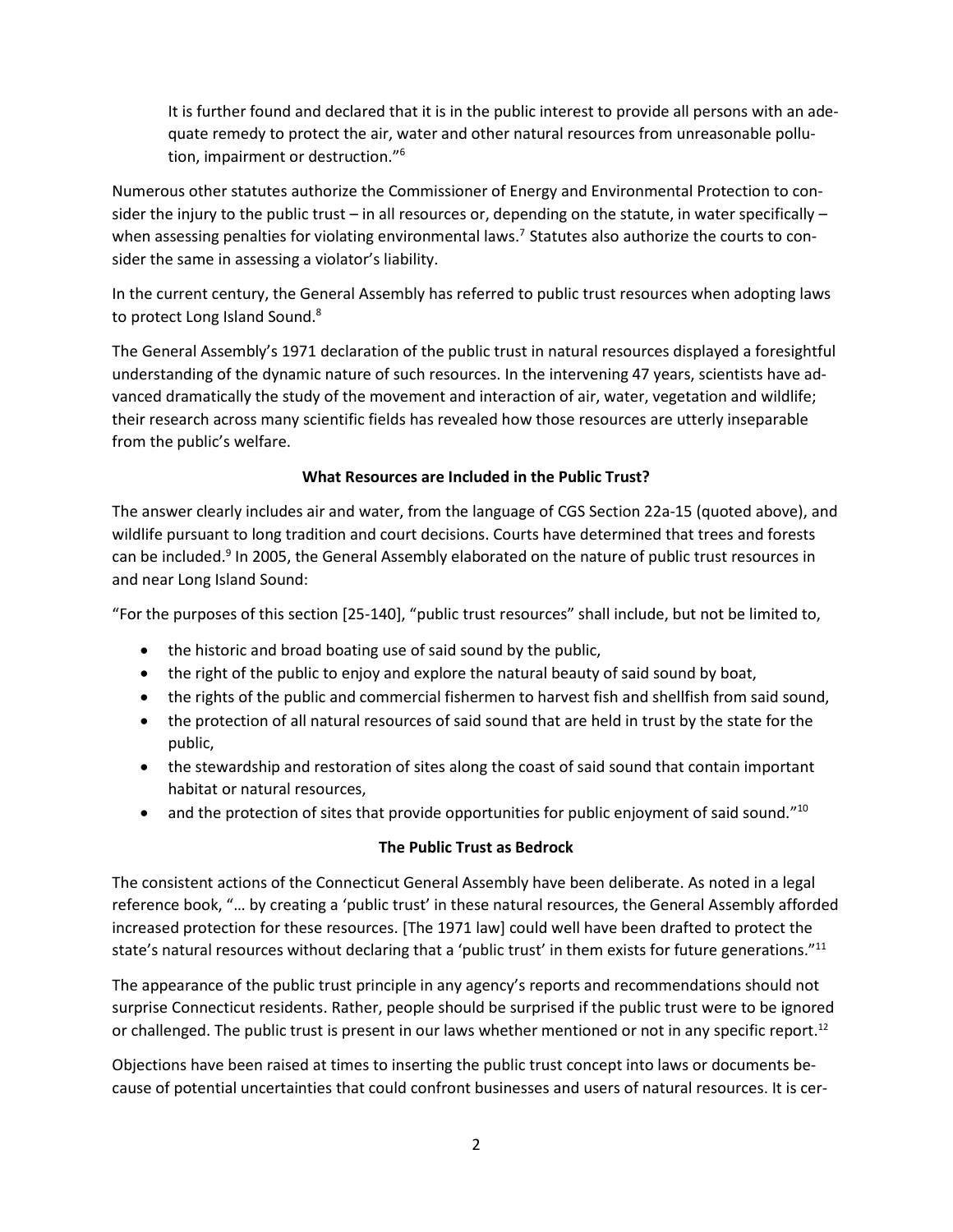tainly true that public trust arguments make their way to court on occasion, but is there a realistic alternative? Would Connecticut residents prefer environmental laws that say there is no public trust in air, water, wildlife or other natural resources and that such resources shall be treated only as commodities to be bought, sold or disposed of by private interests? The CEQ is confident that the public supports the current structure, whereby the public has a share and a voice in resources that are essential to life and that confound property boundaries.

To elaborate on the potential impediment to business development, the CEQ does not find it likely that the public trust would block any development that was not a serious threat to residents' health or their environment. As described in one of the many scholarly articles about the public trust,

"1. The public trust doctrine is a legal concept related to how we treat resources that are difficult or problematic to hold in private ownership.

2. The core ideas of the public trust doctrine are that a government can only hold such resources in trust for citizens and that, as a trustee of these resources, *government has the obligation to balance reasonable consumptive use of the trust with protecting the trust for present and future generations*." 13 [emphasis added]

Going further, some scholars suggest that any potential development that threatened public trust resources could not truly be considered beneficial. For example:

"Pursuant to the public trust doctrine, our government has a fundamental obligation to protect the resources that are central to our society – land, water, wildlife, and air. This obligation predates the Constitution and actually underlies the very purpose of the Constitution. When government fails to protect the essential natural resources central to our society – resources that belong to all of us, including future generations – the fundamental ability of civilization to reproduce itself is threatened."<sup>14</sup>

Over the decades, people have raised the potential problem of harassment; that is, people will use the public trust argument to sue someone who is doing no harm. This potential problem was debated in 1971 when the General Assembly adopted the statutes allowing individuals to take legal action to protect the public trust in their environment. The majority of legislators were confident – and correct, time has shown – that harassment would not become widespread or problematic, and that the benefits would outweigh any such risk.<sup>15</sup>

## **The CEQ and the Public Trust**

The Council prepared this memorandum to summarize and guide its own discussions and recommendations on matters that affect the public trust. As just one example of its possible application, the Water Planning Council included the public trust concept in its final report as a matter for further discussion.<sup>16</sup> The CEQ views more frequent public discussion of the public trust as a positive development and stands ready to participate as appropriate.

#### **Footnotes**

1. Between 2013 and 2018, the Connecticut General Assembly did not discuss any bills mentioning the public trust in natural resources except for the land beneath lighthouses and "traditional public trust uses" in Long Island Sound.